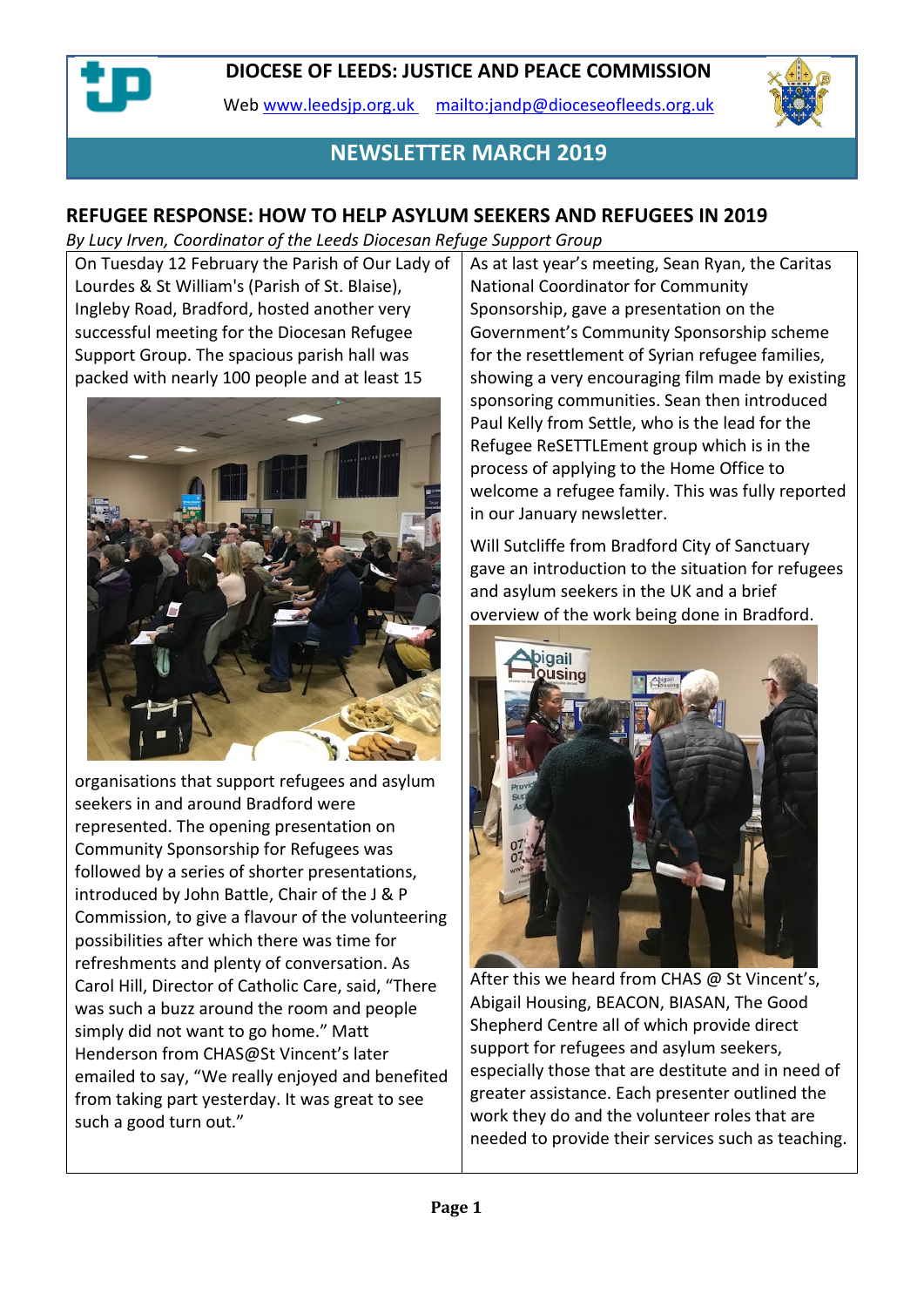

Web [www.leedsjp.org.uk](http://www.leedsjp.org.uk/) <mailto:jandp@dioceseofleeds.org.uk>



## **NEWSLETTER MARCH 2019**

English, supporting weekly drop-ins, administration, arranging events and fundraising Finally, we heard from Mary Brandon of Asylum Matters, a project of the City of Sanctuary movement.



She spoke about the importance of campaigning in order to change the difficult situations that are experienced by these vulnerable people in our communities, such as homelessness, lack of employment and poor access to healthcare. Those attending were then invited to visit the stalls around the hall to enquire about the volunteering opportunities that most interested them. Catholic Care's Gianna project which works with many refugee and asylum seeker women was also present with an information stall.

As well as introducing Parishioners to the work being done to support refugees and asylum seekers across the Diocese and helping them to discover new ways to get involved, we provided an opportunity for the organisations to network and appreciate the wealth of talent and enthusiasm in the Catholic Community.

## **DAY OF REFLECTION: CARING FOR THE EARTH – OUR COMMON HOME**

The theme of creation and our place in it is the subject of our next Day of Reflection. More and urgent



action is needed about Climate Change – and we need to root this in our understanding of God's creation and the meaning of Incarnation.

# **Saturday 30 March 2019** SS John Fisher & Thomas More Bradford Road, Burley in Wharfedale LS29 7PX 10:00am – 4:00pm *Still time to sign up and come along*

There will be prayer, some short inputs, discussion and time for personal reflection about our place in God's creation and our responsibilities towards looking after our common home. The day will start with the normal community mass at 10:00 and finish by 4pm at the latest.

Please email [jandp@dioceseofleeds.org.uk](mailto:jandp@dioceseofleeds.org.uk) to book a place. Attendance is free (there will be a collection to defray expenses). **EVERYONE is welcome – but please book a place**.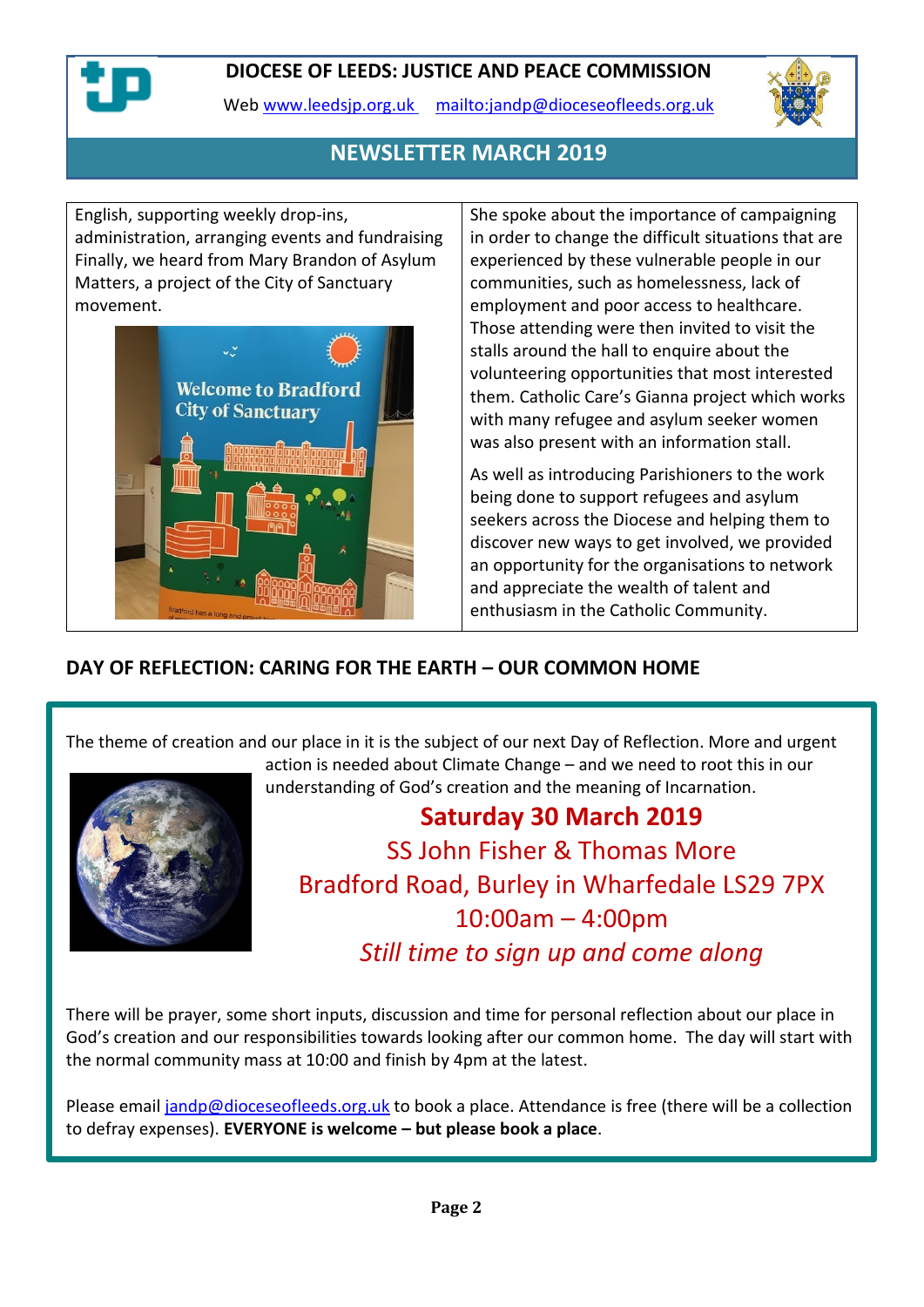

Web [www.leedsjp.org.uk](http://www.leedsjp.org.uk/) <mailto:jandp@dioceseofleeds.org.uk>



## **NEWSLETTER MARCH 2019**

## **CLIMATE CHANGE IMPACTS ALL GENERATIONS**



**Prof Andy Challinor of the University of Leeds talking about the urgency of taking action on Climate Change**

Over 50 students from St Mary's Menston High School, Menston, took part in an event organised by the Leeds Diocesan Justice & Peace Commission on Thursday 7th March. It was an 'Inter-generational conversation about Climate Change'. Facilitated by the Commission Chair, John Battle, the panel consisted of two students from the school (Hannah Jenkins from Year 9 and Tom Allan from year 12) along with Kay Pierce from the Good Shepherd church community in Mytholmroyd and Andy Challinor (Professor of Climate Change Impacts at the University of Leeds) who attends Our Lady of Kirkstall parish in Leeds

John Battle commented "Climate Change issues are often presented in the media as older generations vs younger generations. We wanted to explore whether this was the case and whether having a panel of people made up of

different generations is a useful way of exploring this key issue".

The first question to the panel was to ask them whether they thought action by individuals was more important than taking political action. They were all in agreement that individual action was important – no matter how small an action it might seem – but that Climate Change needed political action as well.In relation to guidance from the Church about Climate Change, members of the panel felt that whilst Pope Francis has spoken out clearly, Climate Change was not something that came up in local churches very often. When John asked the audience how many had heard of "Laudato Si" only about half raised their hands.

As the discussion progressed it moved more and more from the panel itself to student audience members offering their own views about topics.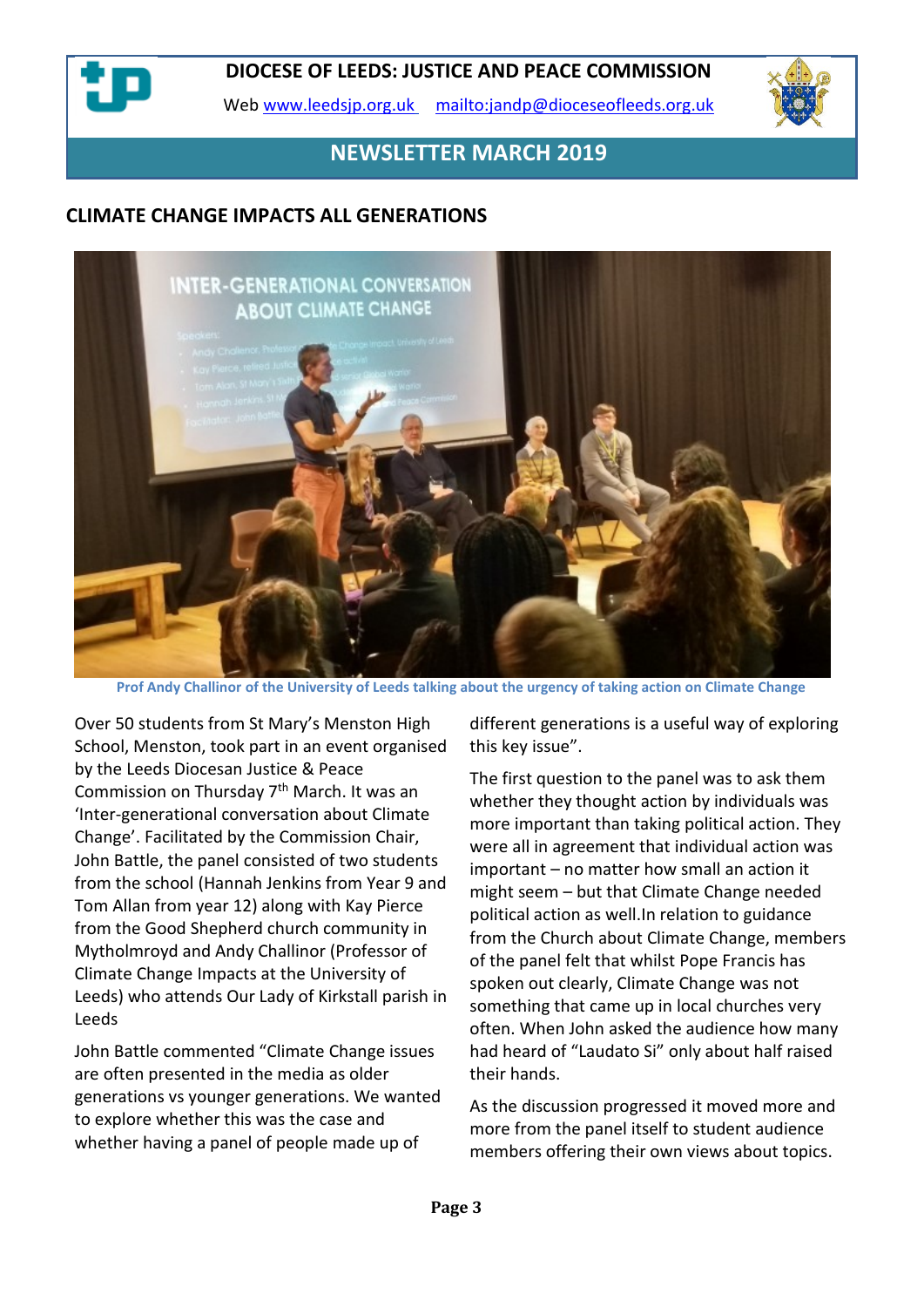

Web [www.leedsjp.org.uk](http://www.leedsjp.org.uk/) <mailto:jandp@dioceseofleeds.org.uk>



## **NEWSLETTER MARCH 2019**

This was especially the case when there was a question about the student strikes for Climate Change. Interestingly, there was a definite split between those students who thought they were necessary and those who thought it was not the right thing to do. The older members of the panel all thought they were a good idea!

After thanking Darren Beardsley, headteacher, and Julia Findlay, Lay Chaplain, John commented that "It was fantastic to have such engagement from so many of you today. Climate Change is an issue that affects all of us now. Andy Challinor reminded us that we have a short period of time to take more action globally before the consequences become much more serious. For that to happen we will need all generations to work together to ensure our politicians are held accountable for the actions that we must take at a national and international level."

#### **FILM SHOWING: 'THE CLAIM'**

Julian Filochowski from the Romero Trust came and showed this film at Wheeler Hall, Leeds Cathedral, last November. Unfortunately, the date clashed with another student event. So, Fr Peter Kravos has arranged for Julian to come again and show the film at the University of Leeds in the Ecumenical Chaplaincy centre  $-$  just by the main entrance to the university

*Don't miss this second chance to see this film – it's good!*



Just turn up on the night. **ALL WELCOME**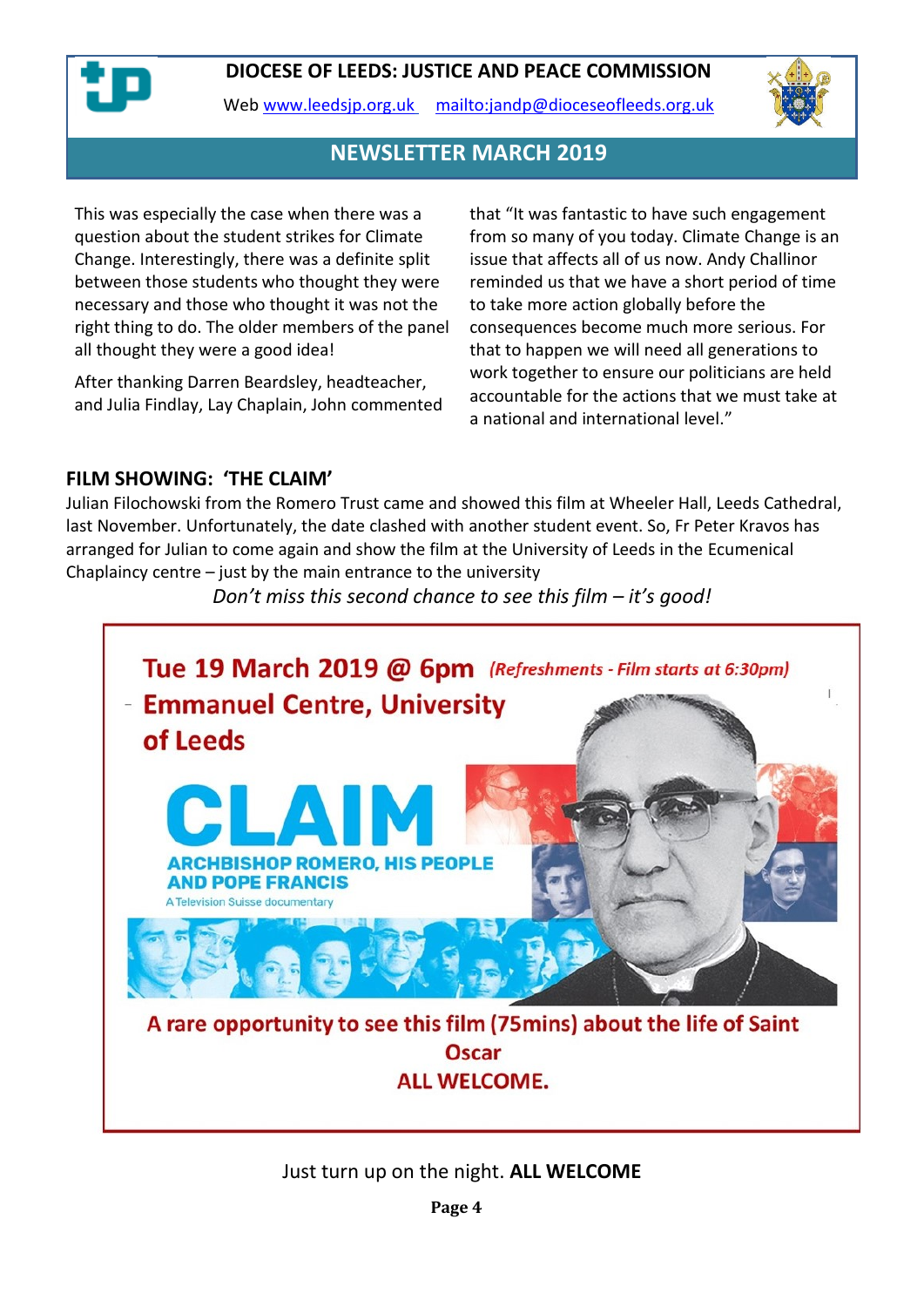Web [www.leedsjp.org.uk](http://www.leedsjp.org.uk/) <mailto:jandp@dioceseofleeds.org.uk>



## **NEWSLETTER MARCH 2019**

## **CATHOLICS AND THE HOUSING CRISIS - A review of a new(ish) report** *By Joe Burns*

It may have slipped your attention, I know it did mine, but CSAN published a report about the current UK housing crisis at the end of November 2018. It is called *"Abide in me", Catholic Social Thought and Action on Housing Challenges in England and Wales, 2018-30.*

After exploring the idea that there is a 'distinctive Catholic voice' about housing the report is split into 4 mini-essays. These explore the basis for a concern about housing through Catholic Social Thought, then there is a brief examination of what the Church has done in former times in the housing field. Then some examination of the facts of today's housing crisis and finally the authors provide a framework for action up to 2030. If you want to explore why Catholics should be concerned about housing then this report is a good place to start. Canon Angus Ritchie of the Centre for Theology and Community, London, walks through the idea that 'the distinctive contribution of the Church on issues of housing flows from her sacramental understanding of the material order'. It is not particularly a light read(!) but if offers an insight that ties closely to Pope Francis' reflections in both *Laudato Si* and in *Evangelii Gaudium.* He points out that 'the Church teaches that the State's powers should be organised so as to ensure "the provision of essential services to all, some of which are at the same time human rights: food, housing, work, education and access to culture, transportation, basic healthcare,

the freedom of communication and expression and



protection of religious freedom."

Another segment of the report examines the roots of the current crisis in housing in the UK both in terms of previous policy failures, the changing demographics of our country and regional disparities.

The biggest imperative for action is framed as follows: 'delivering a more participative approach to the land, planning and housing is the most crucial challenge for Catholic social action in England and Wales'. This is linked to Pope Francis' vision of a 'a poor church, for the poor' : "The processes in which dioceses...generate their own plans and operating policies form a public sign of our commitment to human ecology, affecting how our credibility will be judged as 'a poor Church, for the poor'.



You can download the full report from the publications page of the CSAN website <http://www.csan.org.uk/about-csan/publications/>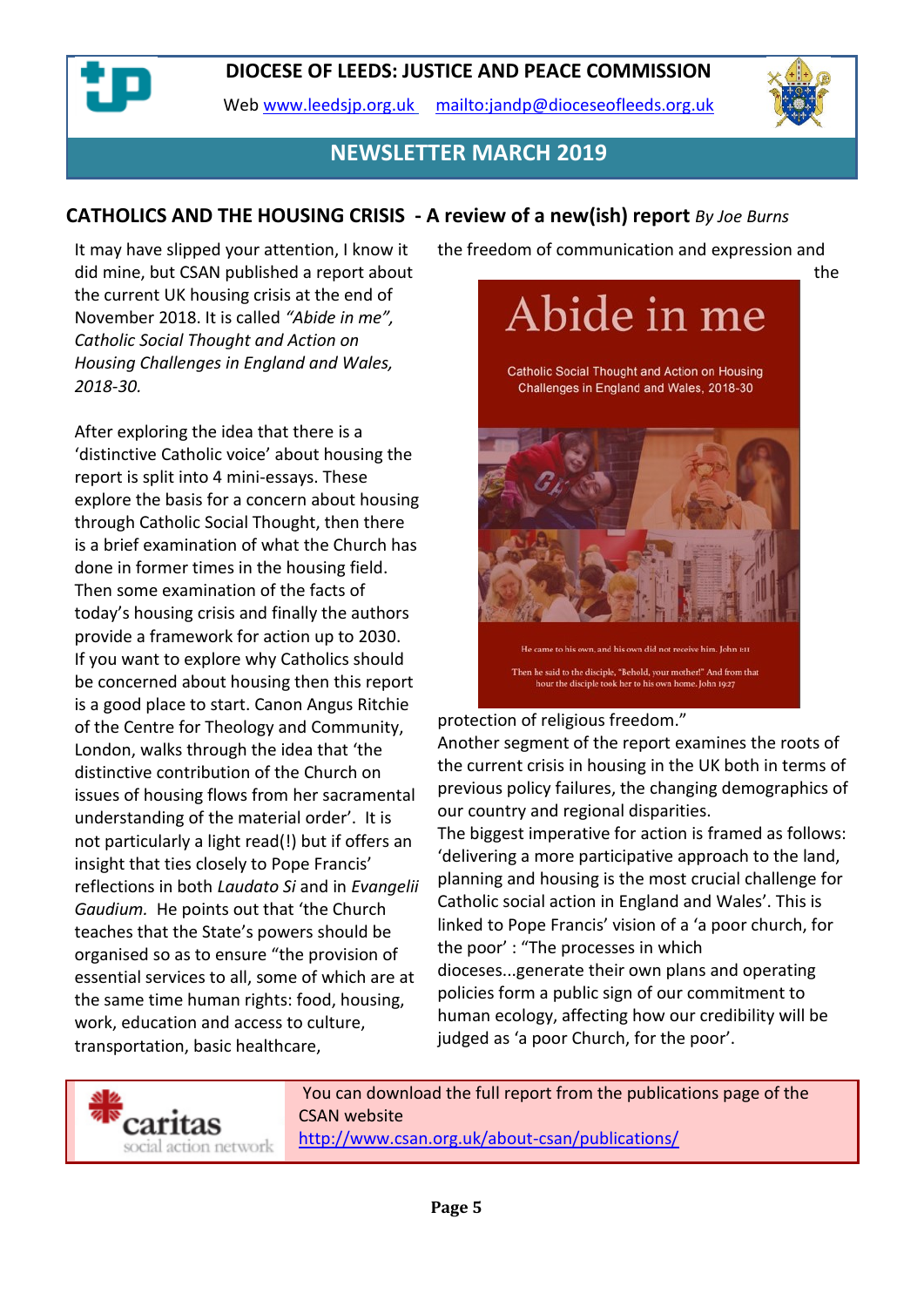

Web [www.leedsjp.org.uk](http://www.leedsjp.org.uk/) <mailto:jandp@dioceseofleeds.org.uk>



## **NEWSLETTER MARCH 2019**

## **J&P PARISH WORKSHOPS: FAMILY POVERTY A DIOCESE ACTS**

# **ID & &**

**Family Poverty** 

's very distressing I think MPs should com down my street sometimes.

# **Local stories of poverty**

#### How poverty is changing: Lessons from<br>eight years in a Harehills soup kitchen

## *Could you host a set of these workshops in your parish or Churches Together group?*

A set of 5 structured workshops to explore Family Poverty and our response to it.

The materials are equally suitable for use in parish groups such as SVP groups, UCM groups or Catenians as well as with older students in High Schools.

*email the office for more information.* The Commission will help with facilitation and organisation of the workshops.

## **CLIMATE CHANGE MASS LOBBY OF PARLIAMENT 2019 – BOOK NOW!**

You may have seen the pictures from a couple of weeks ago of Parliament. It was the first time in two years that Climate Change had been debated and there were barely 20 MP's in the chamber. Collective action is needed urgently to bring this issue back to the fore.



# **Wednesday 26th June 2019.**

The Climate Coalition, which includes CAFOD as a prominent member, are organising another mass lobby of Parliament this year.

The Leeds CAFOD Volunteer Centre will be organising a coach to go down to London. If you are interested in travelling on this coach then please get in touch with CAFOD using this link:

**Photo courtesy of CAFOD**

<https://cafod.org.uk/Campaign/Climate/Climate-lobby>

The Link takes you to an Eventbrite page where you can book a coach place. You will have to look for the Leeds Diocese entry as the page is for all Dioceses.

You can also use Eventbrite to say that you are going & will organise transport yourself. It is helpful for CAFOD and the organisers to know approximately how many people will be going.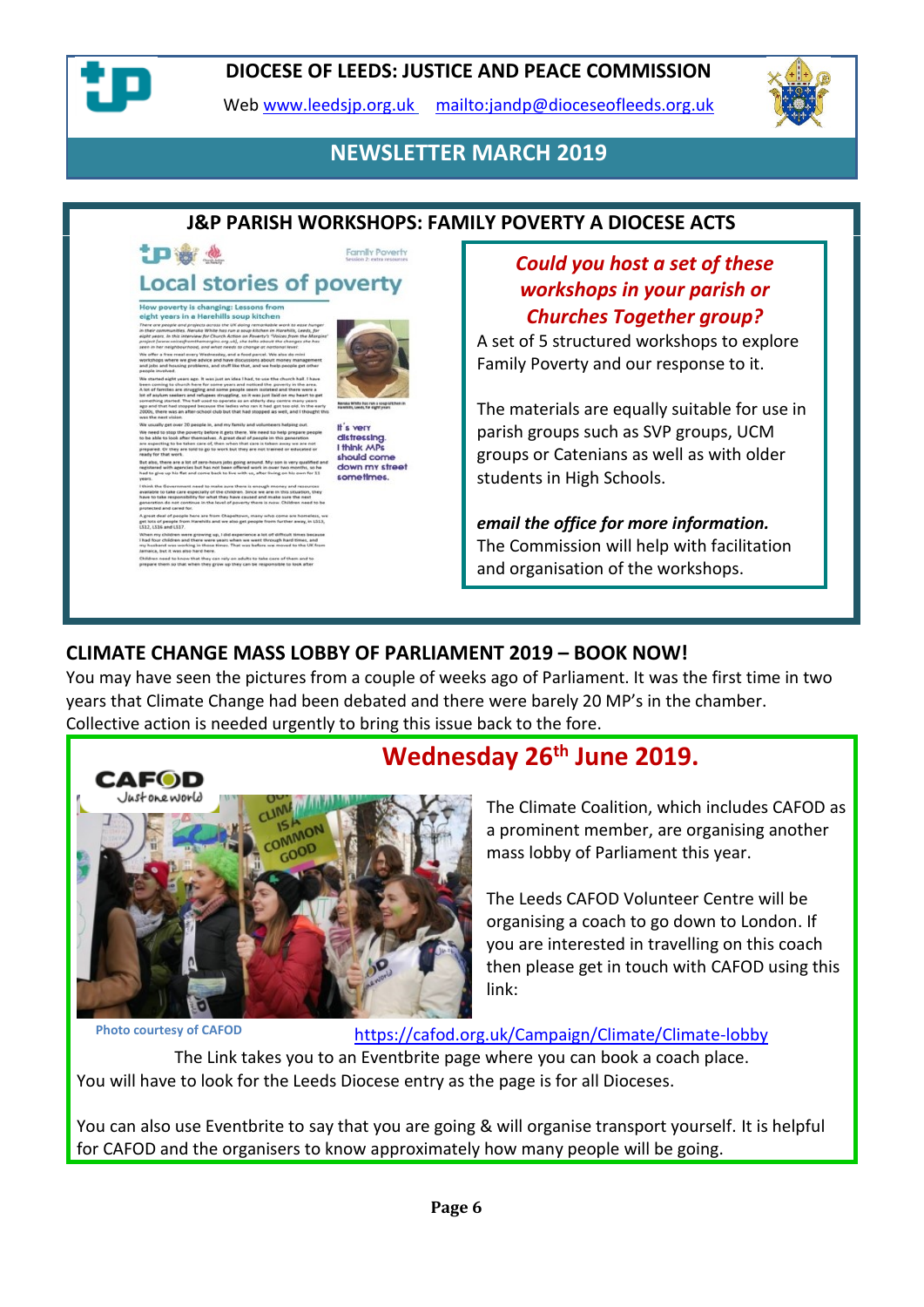

Web [www.leedsjp.org.uk](http://www.leedsjp.org.uk/) <mailto:jandp@dioceseofleeds.org.uk>



## **NEWSLETTER MARCH 2019**

## **'LOOKING BACK' LENT LUNCH**

## **FRIDAY 05 April** between **11:30 and 2pm – Drop In Leeds CAFOD Volunteer Centre and the Justice & Peace Office @ Hinsley Hall**

#### *Were you involved in CAFOD or Did you go along to J&P events during the 70/80/90's?? What do you remember?*

We have been having a big tidy up in the J&P Office and Bronagh in the CAFOD Volunteer Centre has been doing the same.

Come along any time between 11:30 and 2pm on the 5<sup>th</sup> April to share a memory or two. We will have quite a few things on display about work undertaken over the last 40 years *A simple lunch will be provided*

#### *Everyone is very welcome to bring along their own photographs and other memorabilia.*

*Please email* [jandp@dioceseofleeds.org.uk](mailto:jandp@dioceseofleeds.org.uk) or [Leeds@cafod.org.uk](mailto:Leeds@cafod.org.uk) *to let us know you are coming so that we can cater properly for this event.*

## **REFLECTION: Give us this day our daily bread**

'Consider [Williams is discussing Gregory of Nyssa's commentary on the Lord's Prayer] the line: "Give us this day our daily bread". Well (says Gregory), is that about *my* getting what *I* Need? Actually, no. Because the bread of God that comes down from heaven and gives life to the world (in the words of St John's Gospel) is *everybody's* bread. I am asking for bread for everyone. And I can only say that I have properly received my daily bread (he says) "if no one goes hungry or distressed because you are satisfied".

I receive my daily bread when no one is made poor because I am rich. So the



resolve to work for justice along with reconciliation is essentially part of living out the Lord's Prayer.'

*Rowan Williams, Being a Christian, London, SPCK, 2014, p 72*